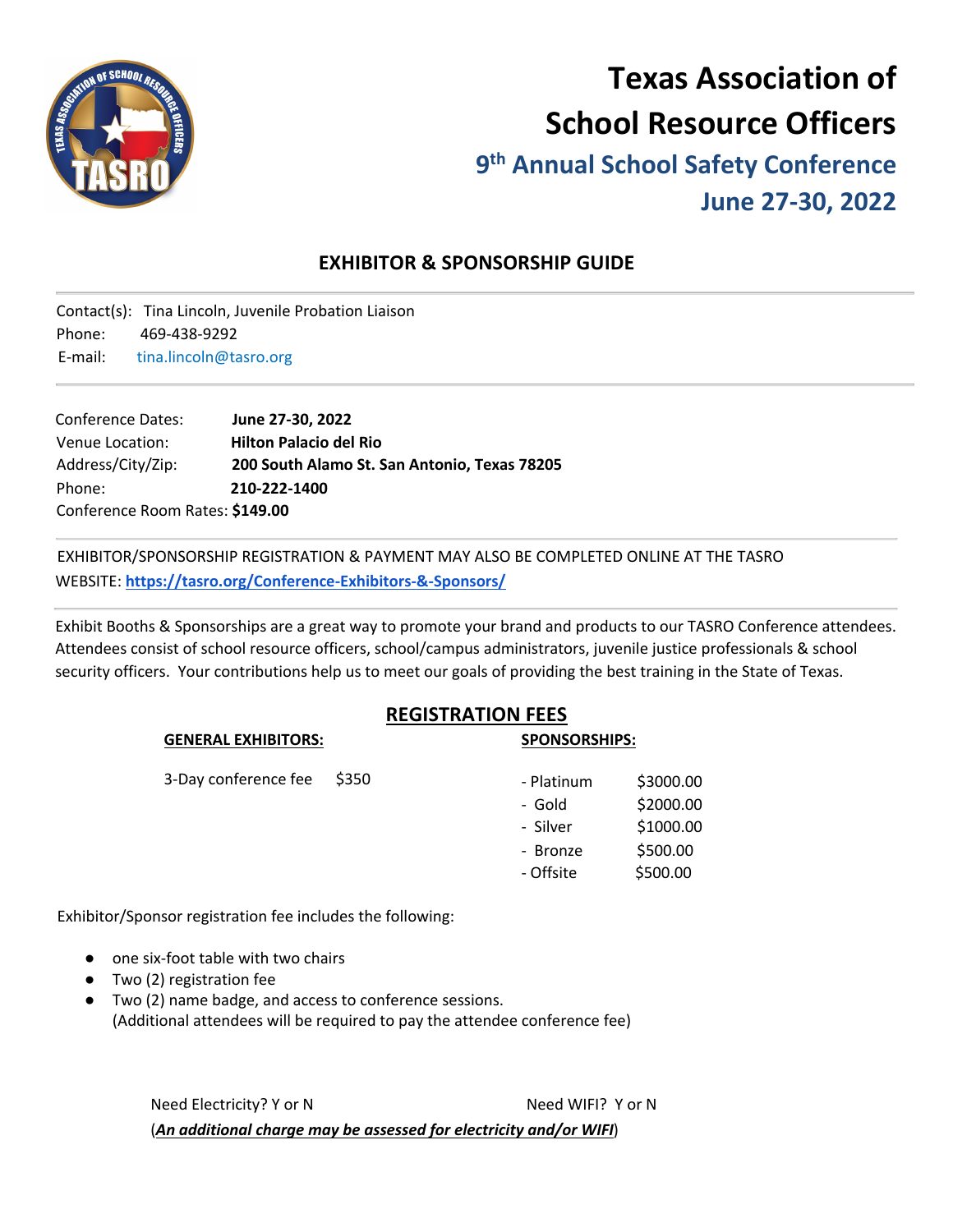#### **EXHIBITOR/SPONSOR RULES & REGULATIONS**

- 1. Exhibitors/Sponsors must confine their activities to the booth space. Displays will not be allowed to extend beyond booth space into the aisles or show floor.
- 2. It is mandatory that each exhibitor/sponsor carry adequate liability and property insurance. Liability insurance should provide public liability coverage for bodily injury and property damage occurring from an accident in your exhibit booth. Property insurance should cover theft or damage of your property from the time the materials leave their point-of-origin until they reach their post-show destination including the time on the show floor.
- 3. On-site security for the exhibitor/sponsor area will not be available after hours.
- 4. Due to the short time period of the exhibition; the frequently crowded condition of the exhibit facility and the vital importance of avoiding disruption in the orderly operation of the exhibition area that might adversely affect other exhibitors; the Texas Association of School Resource Officers, reserves the right to resolve any dispute or disagreement as they see fit and the decision shall be final.
- 5. Door prizes will be awarded to attendees throughout the conference as they are available. **We encourage giveaway prizes to be donated by all exhibitors/sponsors to accommodate this and to help promote your product.**
- 6. TASRO will encourage all attendees to visit and provide their business card information. Sponsors/Exhibitors are encouraged to maintain a visit log to be able to contact attendees post conference. TASRO will provide attendees name and contact information *IF* the attendee elects to provide their information.

#### **SET UP, DISPLAY HOURS, AND DISMANTLING**

| SET UP HOURS:            |           |                                     |
|--------------------------|-----------|-------------------------------------|
| June 27, 2021            | Sunday    | $2:00 \text{ pm} - 6:00 \text{ pm}$ |
| <b>EXHIBITING HOURS:</b> | Monday    | $7:30$ AM $-5:00$ PM                |
|                          | Tuesday   | $7:30$ AM $-5:00$ PM                |
|                          | Wednesday | $7:30$ AM $-5:00$ PM                |
| DISMANTLING HOURS:       |           | After 5:00 pm on display days       |

#### **SPONSORSHIP TERMS & CONDITIONS**

Companies that want to receive special recognition for their level of participation at the conference should fill out the sponsorship form and return it as soon as possible. Sponsorship amounts are listed below. *If you would like to sponsor for a specific event or need for the conference, please contact us directly. Sponsorships may be in the amounts listed below but can also be designated for specific items or events, such as TASRO evening social, Family Night, T-Shirts, Name Badges.* 

*Do you wish to sponsor a specific item or event for the conference? Y or N Please indicate which item you would like to sponsor:*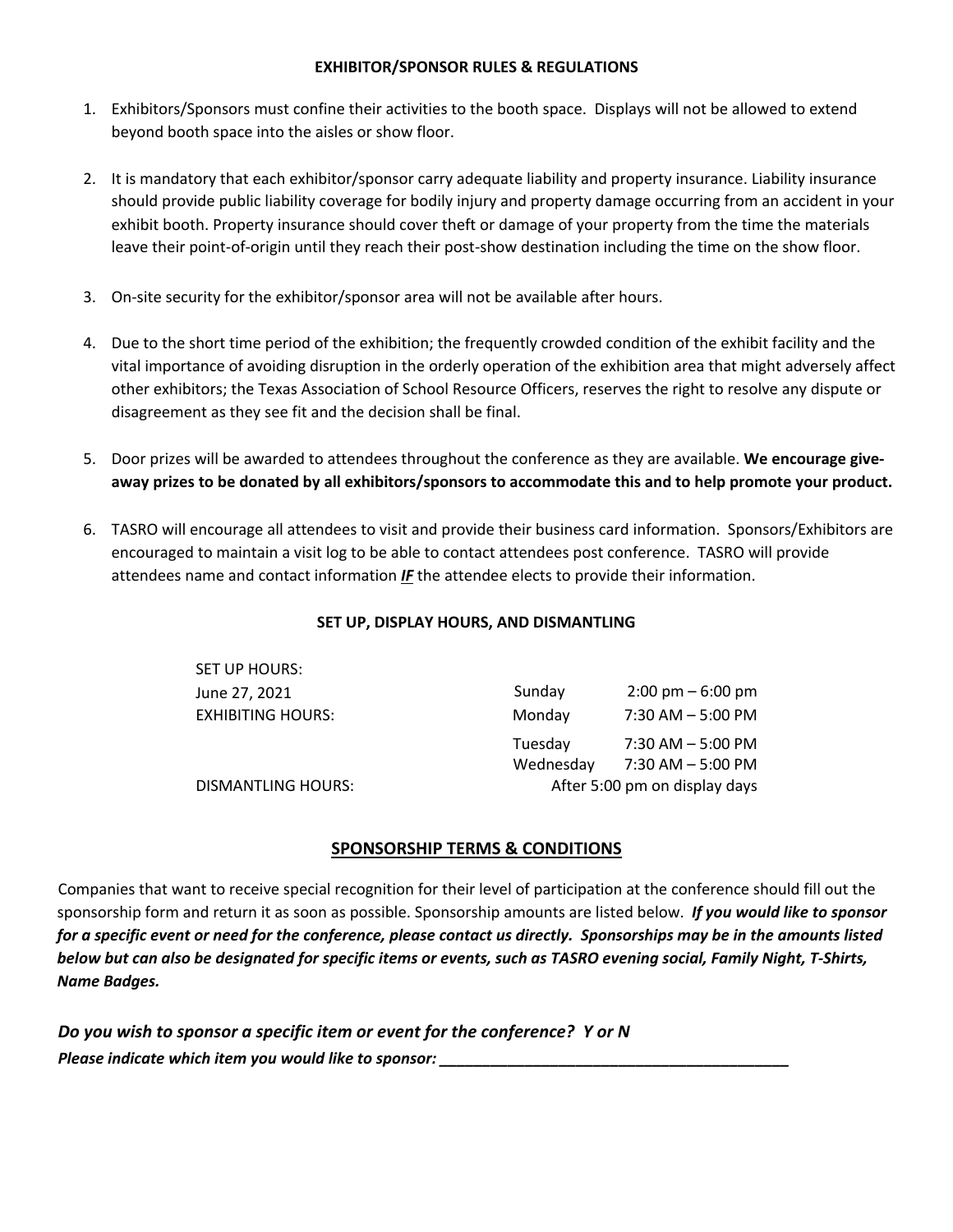#### **CONFERENCE PACKET INSERTS:**

Material that you would like to have placed in the conference packets that are given to the attendees, must be received by *May 31, 2022,* to guarantee inserts are placed in packets. For mailing through **USPS**, the address is P.O. Box 892 Hillsboro, Texas 76645. For shipping via **FedEx or UPS**, please ship to 401 W. Walnut St. Hillsboro Texas 76645. Please address it to: Hill County Juvenile Probation Department, Attn: Tina Lincoln.

# **TASRO SPONSORSHIP LEVELS**

#### **PLATINUM \$3000.00**

- 1. Recognition given of Sponsor(s) on the day that the *Keynote Speaker* speaks at the Conference, and, if applicable, during event sponsored. If a sponsor chooses to sponsor an item needed at the conference, their name and logo will be placed upon the product acknowledging sponsorship.
- 2. Presentation time (3-5 min) slotted during the day to showcase the Sponsor's product to attendees.
- 3. Company Logo will be presented digitally during the first day and throughout the week during breaks.
- 4. Recognition at start of conference by TASRO Official.
- 5. Vendor Booth Sunday through Wednesday in the designated Vendor Area.
- 6. Recognition and Sponsor Information placed in conference packets.
- 7. Recognition, Sponsor Logo and Link placed on TASRO website.
- 8. Recognition and Sponsor Logo placed in our quarterly TASRO Newsletter.

#### **GOLD \$2000.00**

- 1. Recognition given of Sponsor(s) on opening day of conference and, if applicable, during event sponsored. If a sponsor chooses to sponsor an item needed at the conference, their name and logo will be placed upon the product acknowledging sponsorship.
- 2. Presentation time slotted (2-4 min) during the afternoon to showcase the Sponsor's product to attendees.
- 3. Company Logo will be presented digitally throughout the week after presentation.
- 4. Vendor Booth Sunday through Wednesday in the designated Vendor Area.
- 5. Recognition and Sponsor Information placed in conference packets.
- 6. Recognition, Sponsor Logo and Link placed on TASRO website.
- 7. Recognition and Sponsor Logo placed in our quarterly TASRO Newsletter

#### **SILVER \$1000.00**

- 1. Recognition given of Sponsor(s) during day two or three of the Conference.
- 2. Sponsor(s) will provide a 1–2-minute promotional video clip to be played at beginning or end of the day.
- 3. Company Logo will be presented digitally throughout day two.
- 4. Vendor Booth Sunday through Wednesday in the designated Vendor Area.
- 5. Recognition and Sponsor Information placed in conference packets.
- 6. Recognition and Sponsor Logo placed on TASRO website.
- 7. Recognition and Sponsor Logo placed in our quarterly TASRO Newsletter.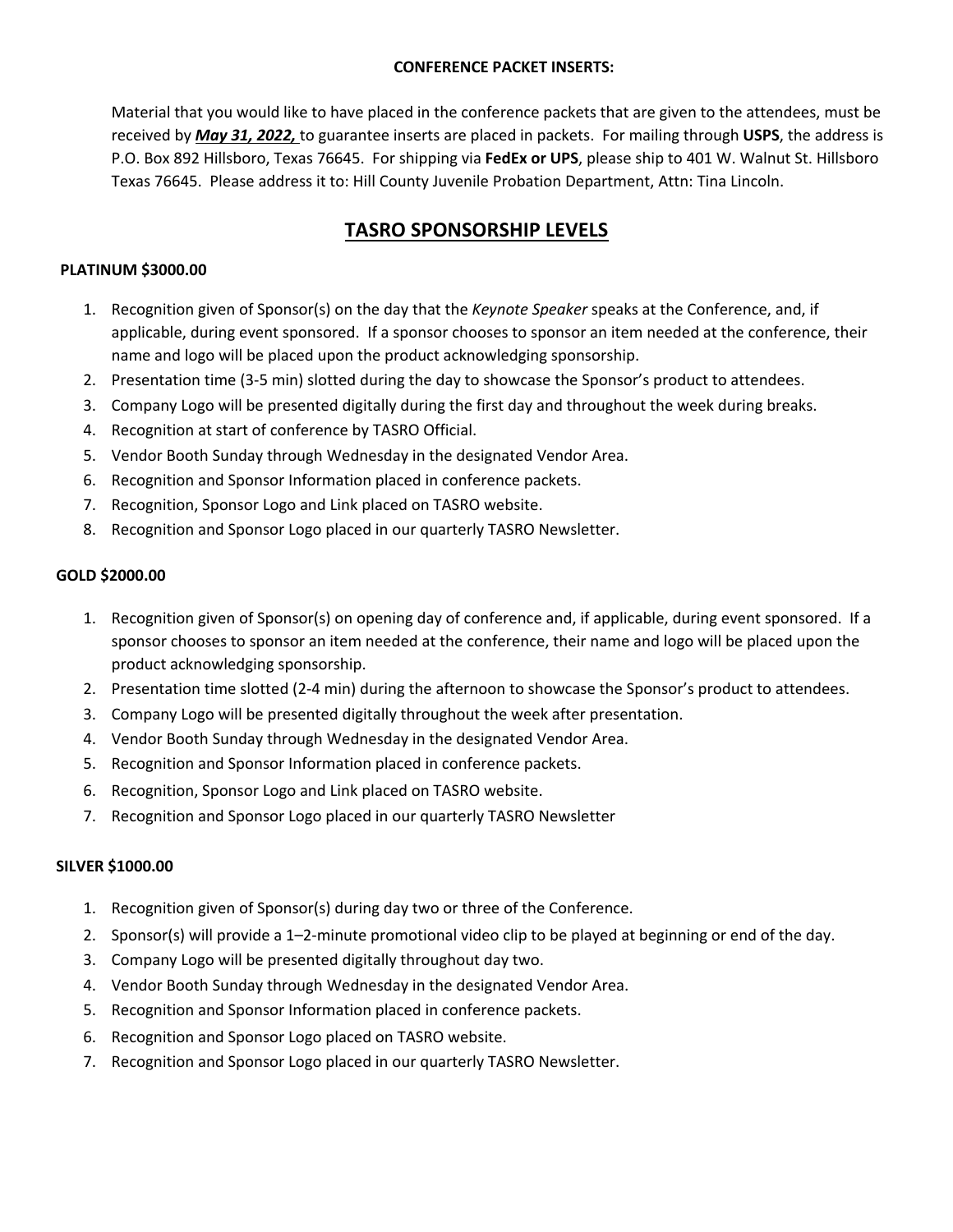#### **DISTANCE/OFFSITE \$500.00**

- 1. Recognition given of Sponsor(s) during the final day of Conference.
- 2. Company Logo will be presented digitally throughout day three.
- 3. **(Bronze only)** Vendor Booth Sunday through Wednesday in the designated Vendor Area.
- 4. Recognition and Sponsor Information placed in conference packets.
- 5. Recognition and Sponsor Logo placed on TASRO website.
- 6. Recognition and Sponsor Logo placed in our quarterly TASRO Newsletter.

**CONFERENCE MATERIALS**: Sponsors and Exhibitors *will need to contact the hotel directly* to discuss shipping materials for the conference to the hotel. An additional cost may be assessed directly by the hotel. You may also bring your materials on your arrival date.

**CANCELLATION & REFUND:** Full refund will be granted less a \$50.00 service fee. All refunds must be requested in writing and postmarked on or before May 31, 2022. No refunds will be granted for booth space after May 31, 2022.

#### **EXHIBITOR/SPONSORSHIP PAYMENT:**

EXHIBITOR/SPONSORSHIP REGISTRATION AND PAYMENT CAN ALSO BE COMPLETED ONLINE AT THE TASRO WEBSITE: https://tasro.org/Conference-Exhibitors-&-Sponsors/

We accept checks or credit cards. Credit cards will be debited for full payment unless otherwise indicated.

**Please make checks payable to: Texas Association of School Resource Officers (TASRO). Submit check payments to: TASRO P.O. Box 957, Hewitt, Texas 76643.** 

If you would like to pay by credit card, you must complete, sign and mail or email the Exhibitor Credit Card Authorization Form at the bottom of the following page.

#### **Payment Deadline:**

Full payment for either Exhibitor Registration, or Sponsor Registration, is due by **June 1, 2022**.

## *THANK YOU FOR YOUR SUPPORT!*



*BRIDGING THE GAP BETWEEN COPS AND KIDS*